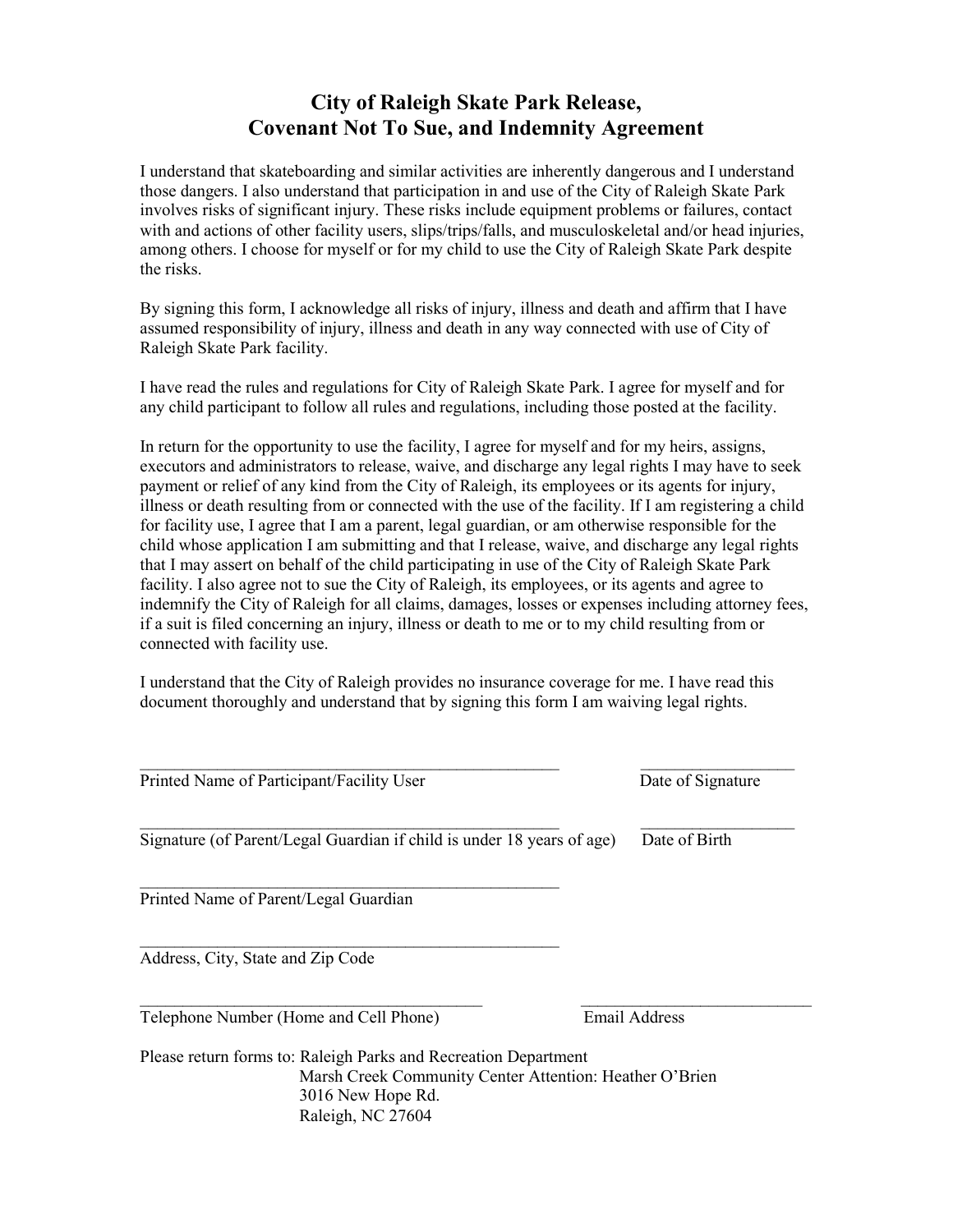## Marsh Creek Skate Park Rules and Regulations

\* Please initial by each statement showing that you have read, understand and will abide to each rule and regulation.

- 1. USE OF FACILITY IS AT YOUR OWN RISK. The facility is used by both experienced and inexperienced skateboard riders and inline skaters. Serious injury may occur from colliding with other riders, falling on the skate surfaces, and flying objects. The City of Raleigh does not assume responsibility for any injuries.
- 2. ALL PERSONS ARE REQUIRED TO HAVE A SIGNED WAIVER before using the skate park. It must be completed and returned to the City of Raleigh Parks and Recreation Department. Children under 18 years old must have a parent/legal guardian sign their waiver.
- 3. All skaters must wear an ANSI or SNELL-approved safety helmet with chin strap secured while skating. Kneepads, elbow pads and closed toed shoes are also required at all times while using the facility. If a minor parents will be held responsible. Up to a \$50.00 fine could be issued.
- 4. All bicycles, wheelie shoes, and scooters are prohibited.
- 5. Inspect surfaces before you ride. Do not ride damaged, wet or icy surfaces. Report any damages to ramps or skating surface and other maintenance issues to the Parks and Recreation Department at 919-996-4920 or 919-565-6079.
- 6. The skate park is to be used as designed. Make no modifications to the skate surface or features. Outside ramps, jumps or obstacles within the skate park are prohibited.

7. Drug use/possession and alcohol consumption is prohibited.

- 8. No abusive language or loud music is allowed within the skate park.
- 9. Glass is not allowed inside the park.

 $\frac{1}{2}$ 

- 10. The City of Raleigh reserves the right to change the hours of operation.
- 11. Facility users are subject to spot checks by Raleigh Parks and Recreation staff for compliance with it skate park rules and regulations.
- 12. The operating hours of the Raleigh Parks and Recreation Skate Park is as follows: November-February, 8am-6pm March and October, 8am-7pm April, May, and September, 8am-8pm June-August, 8am-9pm \_\_\_\_\_\_\_\_\_

## CONTINUE ON BACK OF PAGE FOR INITIALS